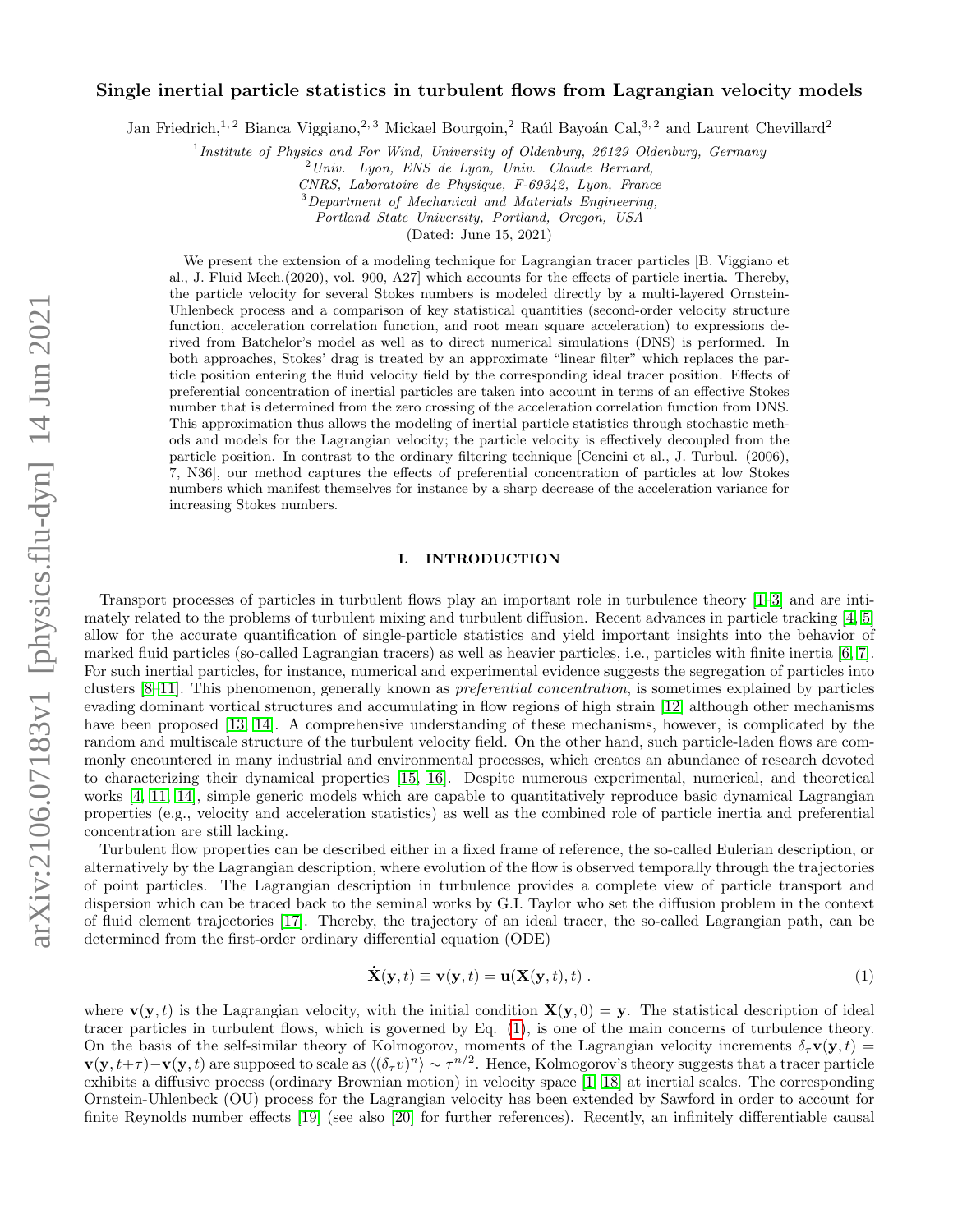<span id="page-1-2"></span><span id="page-1-0"></span>2

random walk has been proposed [\[21\]](#page-12-17). It can be considered as a layered OU processes, where each layer of order  $n$  ensures the existence of the derivative of order  $n$  and causality. Nonetheless, experimental and numerical evidence suggests that moments exhibit multifractal scaling  $\langle (\delta_\tau v)^n \rangle \sim \tau^{\zeta_n}$  which manifests itself in form of a nonlinear dependence of the scaling exponents  $\zeta_n$  on order n [\[22](#page-12-18)[–25\]](#page-12-19). The latter feature is a direct consequence of the phenomenon of intermittency, reminiscent of the non-self-similarity of turbulence, which entails strongly non-Gaussian behavior of the Lagrangian velocity increment probability density function at small time separations  $\tau$ . Precisely those multiscaling (non-Gaussian) features impose a major challenge for the modeling of particle transport in turbulent flows [\[21,](#page-12-17) [26\]](#page-12-20).

Once a particle gains inertia, either from its size or its density in comparison to the surrounding fluid with kinematic viscosity  $\nu$ , the dynamics of the particle is governed by additional forces [\[12,](#page-12-8) [27\]](#page-12-21). For example, there are now effects due to the Stokes' drag force based on the relative velocities of the fluid and the particles and an added mass force which is caused by the displacement of the fluid from the motion of the particle, to name a few. If we only retain Stokes' drag and disregard these other terms (which is typically assumed to be the case when particles are rather heavy and small), the particle's velocity is determined by the following set of equations [\[12,](#page-12-8) [27,](#page-12-21) [28\]](#page-12-22)

$$
\dot{\mathbf{X}}_p(\mathbf{y},t) = \mathbf{v}_p(\mathbf{y},t) \tag{2}
$$

$$
\dot{\mathbf{v}}_p(\mathbf{y},t) = \frac{1}{\tau_p} \left[ \mathbf{u}(\mathbf{X}_p(\mathbf{y},t),t) - \mathbf{v}_p(\mathbf{y},t) \right],
$$
\n(3)

where  $\mathbf{X}_p(\mathbf{y}, t)$  is the particle position,  $\mathbf{v}_p(\mathbf{y}, t)$  is the particle velocity, and  $\mathbf{u}(\mathbf{x}, t)$  is the fluid velocity field. Initial conditions fully determine the future evolution of the particle position and we assume them to be given by  $\mathbf{X}_p(\mathbf{y}, 0) = \mathbf{y}$ and  $\mathbf{v}_p(\mathbf{y},0) = \mathbf{u}(\mathbf{y},0)$ , where the matching of tracer and inertial particle position at  $t = 0$  has been imposed arbitrarily. The particle response time,  $\tau_p$ , is defined as  $\tau_p = m_p/3\pi\mu_f d_p$  where  $m_p$  and  $d_p$  denote the mass and the diameter of the particle, respectively, and  $\mu_f$  is the viscosity of the fluid.

In this simplified model, the Stokes number, defined as  $St = \tau_p/\tau_K$  (where  $\tau_K = (\nu/\langle \varepsilon \rangle)^{1/2}$  is the Kolmogorov time scale and  $\langle \varepsilon \rangle$  denotes the averaged local energy dissipation rate) is the relevant parameter to characterize particles inertia. The Stokes number thus describes the ratio of the particle response time  $\tau_p$  to the Kolmogorov time scale  $\tau_K$  at which viscous forces dominate the flow. In particular, for St= 0 (i.e., for the case of an overdamped inertial particle) we recover Eq. [\(1\)](#page-0-0) and the particle behaves as an ideal Lagrangian tracer.

The main purpose of this paper is to generalize recent stochastic and multifractal modeling approaches [\[21\]](#page-12-17) which were initially devised for the Lagrangian velocity  $(1)$  - in order to include finite inertia effects. The simplest approach in this direction is to investigate the particle dynamics under the assumption that each inertial particle samples homogeneously the carrier flow, and hence the explored Lagrangian flow velocity  $\mathbf{u}(\mathbf{X}_p(\mathbf{y}, t), t)$  in Eq. [\(3\)](#page-1-0) is representative of the complete background turbulence regardless of any eventual preferential concentration mechanism. This approximation, determines the particle velocity  $\mathbf{v}_p(\mathbf{y}, t)$  by a *linear filter* of the Lagrangian velocity  $\mathbf{v}(\mathbf{y}, t)$  (see Eq. [\(3\)](#page-1-0)) and has been invoked for the first time by Tchen [\[29\]](#page-12-23) and Hinze [\[30\]](#page-12-24). In particular, under the assumption of an exponential decay of the Lagrangian velocity correlation function for the tracers of the carrier flow (what would correspond for instance to a simple OU dynamics for the tracers), the Tchen-Hinze theory relates the variance of the particle velocity  $\sigma_{\mathbf{v}_p}^2$  directly to that of the ideal tracer  $\sigma_{\mathbf{v}}^2$  according to

<span id="page-1-1"></span>
$$
\sigma_{\mathbf{v}_p}^2 = \frac{T_L^2}{T_L^2 - \tau_p^2} \sigma_{\mathbf{v}}^2 \,, \tag{4}
$$

where  $T_L$  denotes the Lagrangian integral time scale. An extension of this linear filter approximation has been suggested by Deutsch and Simonin [\[31,](#page-12-25) [32\]](#page-12-26) who argued that fluid quantities in Eq. [\(4\)](#page-1-1) do not take into account the fact that the Lagrangian dynamics of the tracers probed at the position of the inertial particles may deviate from the global Lagrangian dynamics of the carrier flow, due to preferential concentration. Hence, they propose to replace the Lagrangian integral time scale  $T_L$  and variance  $\sigma_v^2$  by quantities determined at the position of inertial particles ( $T_{L@p}$ and  $\sigma_{\mathbf{v}\otimes p}^2$ ). This refinement improves the agreement of Eq. [\(4\)](#page-1-1) with direct numerical simulations [\[33\]](#page-12-27), in particular for particles with small Stokes numbers, which seem to be more sensitive to preferential sampling effects. From a practical point of view, such a refinement requires however to determine  $T_{L@p}$  and  $\sigma_{\mathbf{v}@p}^2$  on the basis of statistics of trajectories of individual inertial particle and its coincident Lagrangian particle, which is a quite challenging task, hardly feasible in experiments. Furthermore, the framework by Tchen-Hinze as well as the refined theory [\[31,](#page-12-25) [32\]](#page-12-26) does not reproduce the observed behavior of statistical quantities at small time lags. This applies in particular to the particle's acceleration which remains non-differentiable under the assumption of a simple exponential correlation function for the Lagrangian velocity, in contrast to empirical evidence which shows smooth behavior. These limitations have also been discussed recently in the broader context of particle settling in turbulent flows [\[34\]](#page-12-28).

In this context, the purpose of the present work thus is twofold: *i.*) we generalize the Tchen-Hinze theory to a stochastic process which is infinitely differentiable (similarly to the framework which has been devised for the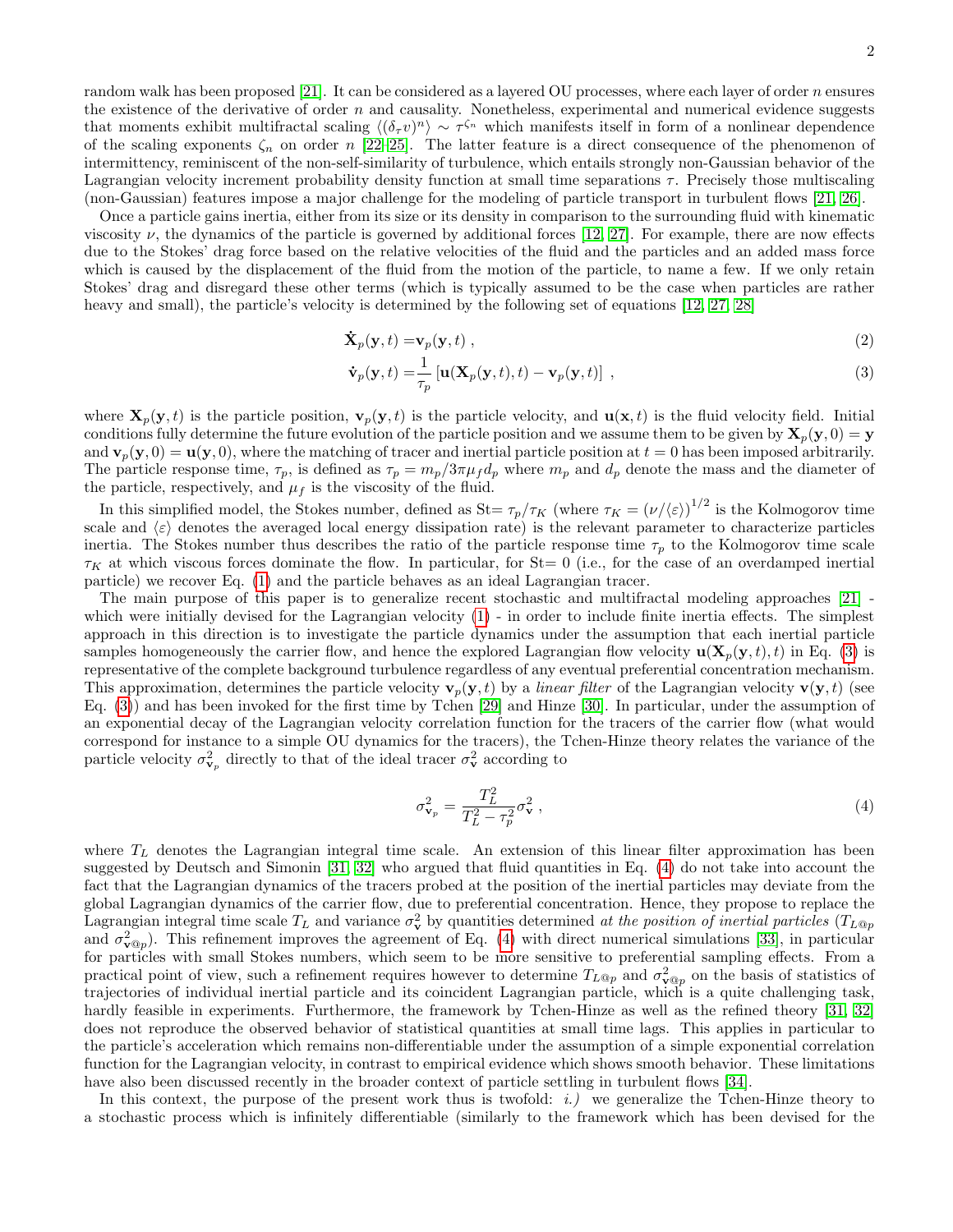Lagrangian velocity  $[21]$  and, hence, contains important information on small-scale fluctuations, and,  $ii.$ ) we take into account the effects of preferential concentration (e.g., the correct amplitudes of particle accelerations [\[35\]](#page-12-29)) by the introduction of an effective Stokes number, which is determined on the basis of the zero crossing of the empirically determined acceleration correlation function.

The paper is organized as follows: Section [II](#page-2-0) discusses the implications of the linear filter approximation for the particle velocity correlation function. Moreover, we provide a comparison between trajectories obtained under this approximation, and the ones obtained from direct numerical simulations (DNS) of turbulence. We present then models for particles correlation functions based on filtered versions of i.) an infinitely differentiable causal random walk in Section [III](#page-5-0) and *ii.*) by the Batchelor model in Section [IV.](#page-8-0) These predictions are directly compared to DNS in Section [V](#page-8-1) and a summary of our results is included in Section [VI.](#page-11-0)

# <span id="page-2-0"></span>II. PARTICLE RESPONSE BASED ON THE LINEAR FILTER APPROXIMATION

Inertial particle motion at low Stokes numbers, as mentioned in the introduction, is determined by the system of first order ODEs [\(2-](#page-1-2)[3\)](#page-1-0) and requires the knowledge of the full spatiotemporal (Eulerian) fluid velocity field in Eq. [\(3\)](#page-1-0). In the following, an approximation will be discussed, which replaces the Eulerian fluid velocity at the position of the inertial particle  $X_p(y, t)$  by its value at the position of the tracer, i.e. by the Lagrangian velocity. In this approximation, particle velocity is obtained by the linear filtering of tracer velocity.

### A. Linear filtering of Lagrangian velocity

In order to model inertial particle statistics on the basis of the Lagrangian velocity [\(1\)](#page-0-0), an approximation of the coupled system of first-order ODEs is invoked which can be termed "linear filtering of the particle velocity" due to its analogy to methods from signal processing [\[35\]](#page-12-29). In this approximation, the particle position  $\mathbf{X}_p(\mathbf{y}, t)$  that enters the fluid velocity field in Eq. [\(3\)](#page-1-0) is approximated as the position of the ideal tracer  $\mathbf{X}(\mathbf{y},t)$  whose temporal evolution is governed by equation [\(1\)](#page-0-0). Therefore, Eqs. [\(2-](#page-1-2)[3\)](#page-1-0) are approximated by

$$
\dot{\mathbf{X}}_p(\mathbf{y},t) = \mathbf{v}_p(\mathbf{y},t) \tag{5}
$$

<span id="page-2-2"></span><span id="page-2-1"></span>
$$
\dot{\mathbf{v}}_p(\mathbf{y},t) = \frac{1}{\tau_p} \left[ \mathbf{u}(\mathbf{X}(\mathbf{y},t),t) - \mathbf{v}_p(\mathbf{y},t) \right].
$$
\n(6)

Hence, in this linear filter approximation, the particle velocity is effectively decoupled from the particle position. Therefore, the temporal evolution of the particle velocity is solely determined by the Lagrangian velocity  $\mathbf{v}(\mathbf{y},t)$  along the tracer trajectory starting from the initial position of the inertial particle  $\mathbf{X}_p(\mathbf{y}, 0) = \mathbf{y}$ . To some extent, the linear filter neglects the spatiotemporal organization of the fluid velocity, and thus the segregation of inertial particles in regions of low vorticity, as suggested by the phenomenon of preferential concentration. Nevertheless, under this approximation, the evolution equation for the particle velocity [\(6\)](#page-2-1) can be solved according to

$$
\mathbf{v}_p(\mathbf{y},t) = \mathbf{v}(\mathbf{y},0)e^{-t/\tau_p} + \frac{1}{\tau_p} \int_0^t dt' e^{-(t-t')/\tau_p} \mathbf{v}(\mathbf{y},t') . \tag{7}
$$

The particle position is thus determined as

$$
\mathbf{X}_p(\mathbf{y},t) = \mathbf{y} + \tau_p \mathbf{v}(\mathbf{y},0)(1 - e^{-t/\tau_p}) + \frac{1}{\tau_p} \int_0^t dt' \int_0^{t'} dt'' e^{-(t'-t'')/\tau_p} \mathbf{v}(\mathbf{y},t'') . \tag{8}
$$

The implications of this linear filter approximation for particle velocity and acceleration correlation functions will be discussed in the following section.

### B. Linear filtering of correlation functions

In this section, the linear filter approximation [\(6\)](#page-2-1) is applied in order to establish relations between inertial particle velocity correlation functions and the Lagrangian velocity correlation function. To this end, without loss of generality, we denote  $v_p$  as of the component of the particle velocity vector, and correspondingly  $a_p$  any component of the particle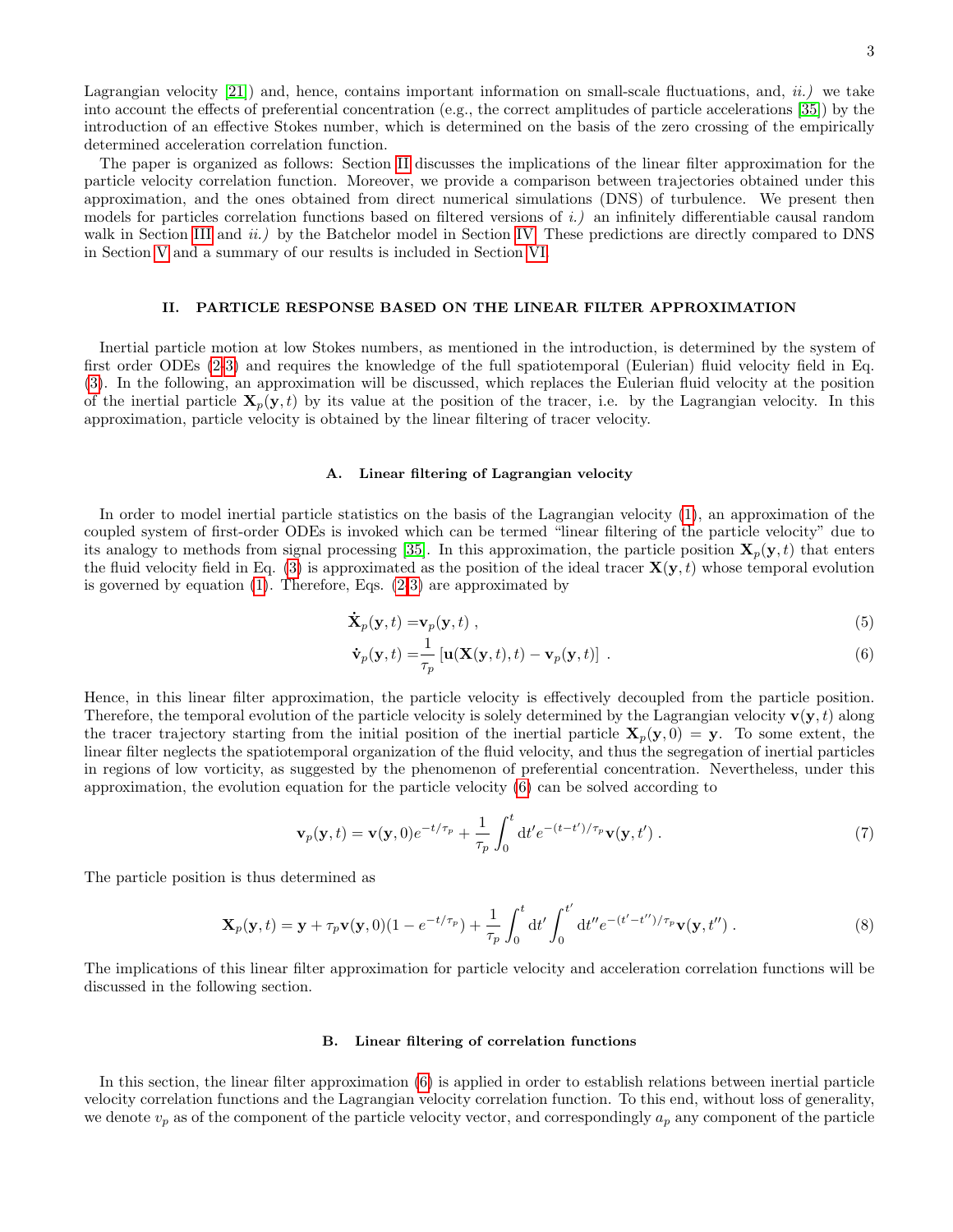acceleration vector. Furthermore, we assume that the particle velocity has reached a statistically stationary state, such that we can neglect the dependence on its initial position. Eq. [\(6\)](#page-2-1) can then be integrated according to

$$
v_p(t) = \frac{1}{\tau_p} \int_{-\infty}^t dt' e^{-(t-t')/\tau_p} u(\mathbf{X}(t'), t') = \frac{1}{\tau_p} \int_{-\infty}^t dt' e^{-(t-t')/\tau_p} v(t') = \frac{1}{\tau_p} \int_{-\infty}^{+\infty} dt' g_{\tau_p}(t - t') v(t') ,\qquad (9)
$$

where  $g_{\tau_p}(t) = e^{-t/\tau_p} 1_{t \geq 0}$ . The linear filter approximation for inertial particle velocities based on the trajectory of individual tracer particles can also be applied to the correlation functions of velocity and acceleration. To do so,  $\mathcal{C}_v(\tau) = \langle v(t)v(t+\tau) \rangle$  defines the correlation function of the velocity of tracers where  $v(t)$  is any component of the tracer velocity. Similarly, the correlation function of the inertial particle velocity  $v_p(t)$  is defined as  $\mathcal{C}_{v_p}(\tau) = \langle v_p(t)v_p(t+\tau) \rangle$ and we obtain, in the statistically stationary range,

$$
\mathcal{C}_{v_p}(\tau) = \frac{1}{\tau_p^2} (G_{\tau_p} \star \mathcal{C}_v)(\tau) = \frac{1}{\tau_p^2} \int_{-\infty}^{+\infty} dt G_{\tau_p}(\tau + t) \mathcal{C}_v(t)
$$
  
\n
$$
= \frac{1}{\tau_p^2} \int_0^{+\infty} dt \left[ G_{\tau_p}(\tau + t) + G_{\tau_p}(\tau - t) \right] \mathcal{C}_v(t) = \frac{1}{2\tau_p} \int_0^{+\infty} dt \left[ e^{-|\tau + t|/\tau_p} + e^{-|\tau - t|/\tau_p} \right] \mathcal{C}_v(t) , \qquad (10)
$$

where the kernel  $G_{\tau_p}(t) = (g_{\tau_p} \star g_{\tau_p})(t) = \frac{\tau_p}{2} e^{-|t|/\tau_p}$  was introduced using the parity of correlation functions. Furthermore, the convolution product is defined as

<span id="page-3-3"></span><span id="page-3-0"></span>
$$
(g_1 * g_2)(\tau) = \int_{-\infty}^{\infty} \mathrm{d}t g_1(t) g_2(t - \tau) \tag{11}
$$

The Fourier representation of Eq. [\(10\)](#page-3-0) has been proposed for the first time by Tchen [\[29\]](#page-12-23). The determination for the inertial particle acceleration correlation function  $\mathcal{C}_{a_p}(\tau)$  based on the filtering of the tracer acceleration  $\mathcal{C}_a(\tau)$  is done in a similar fashion, resulting in

<span id="page-3-2"></span>
$$
\mathcal{C}_{a_p}(\tau) = \frac{1}{2\tau_p} \int_0^{+\infty} dt \left[ e^{-|\tau + t|/\tau_p} + e^{-|\tau - t|/\tau_p} \right] \mathcal{C}_a(t). \tag{12}
$$

The linear filter approximation thus allows for direct assessment of velocity and acceleration correlation functions via the corresponding tracer correlation functions  $C_v(t)$  and  $C_a(t)$ . The implications of this approximation will be addressed in the following section where ideal tracer, filtered inertial particles, and true inertial particles will be compared in DNS of turbulence.

### <span id="page-3-4"></span>C. Direct numerical simulations of Lagrangian trajectories, inertial particles, and comparison to linear filter approach

Twenty-one datasets containing particle trajectories for varying Stokes numbers have been generated through JHTDB (HTTP://TURBULENCE.PHA.JHU.EDU) [\[36\]](#page-13-0). The spatiotemporal evolution of the fluid velocity has been obtained by solving the Navier-Stokes equations in a periodic box with a resolution of 1024<sup>3</sup>. The equation of motion of inertial particles [\(2-](#page-1-2)[3\)](#page-1-0) are solved by a second order Runge-Kutta scheme and each DNS subset of data contains 32<sup>3</sup> trajectories. The relevant turbulence quantities are summarized in Tab. [I.](#page-3-1)

$$
\frac{\text{Re}\lambda}{418 \cdot 1.85 \times 10^{-4} \cdot 0.103 \cdot 0.002 \cdot 0.0424 \cdot 5t \times \tau_K} \frac{\tau_p}{1.3003 \cdot 7.692 T_L} \frac{T_{tot}}{32^3 \cdot 1024^3}
$$

<span id="page-3-1"></span>TABLE I. Characteristic parameters of the direct numerical simulations of of inertial particles : Taylor-Reynolds number  $\text{Re}\lambda$ , kinematic viscosity  $\nu$ , averaged kinetic energy dissipation rate  $\langle \varepsilon \rangle$ , time step of simulation, dissipation time  $\tau_K = \left(\frac{\nu}{\langle \varepsilon \rangle}\right)^{1/2}$ , particle response time  $\tau_p$  with St = [0, 0.1, ..., 1.9, 2], Lagrangian integral time  $T_L$ , total time of simulation  $T_{tot}$ , number of particles in each simulation  $N_p$ , and resolution N of the periodic simulation domain.

The temporal evolution of particle position  $\mathbf{X}_p(t)$ , a velocity component  $v_p(t)$ , and the corresponding acceleration  $a_p(t)$  for St= 0.2 are presented in Figure [1](#page-4-0) in red for a time span of  $\approx 110\tau_K$ . For comparison, Figure [1\(](#page-4-0)b), shows the trajectory of an ideal tracer  $\mathbf{X}(\mathbf{y},t)$  (blue) starting from the same initial condition  $\mathbf{X}_p(0) = \mathbf{y}$ . Whereas the tracer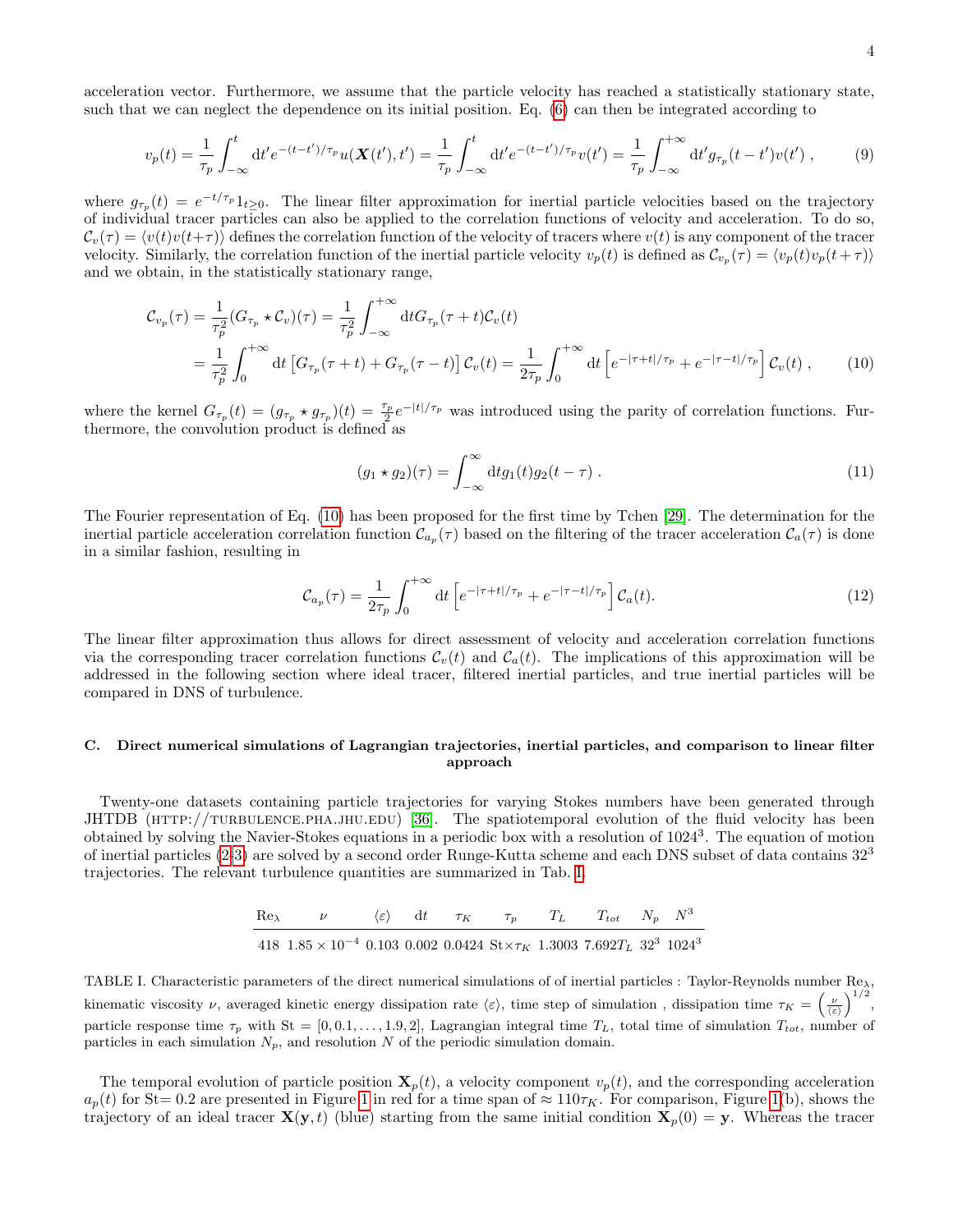particle's velocity (blue) exhibits several strong oscillations, the inertial particle's velocity (red) seems not so much affected. Indeed, from Figure [1\(](#page-4-0)b) one can deduce that - already at such low Stokes numbers - the trajectory of the inertial particle follows a substantially different path. In the context of preferential concentration [\[35,](#page-12-29) [37\]](#page-13-1), one could interpret this in terms of the inertial particle evading strong vortical flow structures. This might also be supported by the evolution of the particle's acceleration whose amplitude (and statistically speaking its variance) is significantly decreased in comparison to the tracer particle.



<span id="page-4-0"></span>FIG. 1. (a) Velocity  $v_x(t)$  (upper panel) and acceleration  $a_x(t)$  (lower panel) of tracers (blue), filtered tracers (orange and green) and true inertial particles for  $St = 0.2$ . (b) Trajectories of tracer, filtered tracer, and inertial particles.

The linear filter approximation from Eqs. [\(5-](#page-2-2)[6\)](#page-2-1) with  $\tau_p = 0.2\tau_K$  (St= 0.2, orange curve) remains very close to its determining tracer trajectory (blue). Especially the temporal evolution of the acceleration suggests that the linear filter (orange) overestimates the acceleration variance in comparison to the ordinary inertial particle. Cencini et al. [\[35\]](#page-12-29) applied the same technique to compare root-mean-squared accelerations and observed large discrepancies between filtered and true  $a_{rms}$  at low St. Nonetheless, for larger Stokes numbers, true and filtered  $a_{rms}$ -values seemed to approach one another. Hence, this study suggests that non-trivial effects of the preferential concentration, when inertia is introduced to the particles, creates the gap between true and filtered results for  $St < 1$ . On that account, Figure [2\(](#page-5-1)a) depicts the acceleration auto-correlation function which has been obtained by averaging over all  $N_p = 32<sup>3</sup>$ particle trajectories. Here, the dash-dotted curves correspond to the linear filter approximation [\(12\)](#page-3-2) for  $\tau_p = \text{St } \tau_K$ with St=  $[0.1, 0.2, 0.5, 1, 2]$  from left to right. Thereby, the fluid velocity correlation function  $C_a(\tau)$  was integrated over the entire time range of the simulation T (see also Tab. [I\)](#page-3-1). In agreement with the findings by Cencini *et al.* [\[35\]](#page-12-29), the modeling breaks down initially, drastically underestimating the correlation of the particle for St ≤1, but recovers to generate meaningful statistics for  $St=2$ . Especially, the regime of low Stokes numbers, e.g., for  $St=0.1$ , suggests that the filter approximation (first dash-dotted curve from left) is nearly identical to the ideal tracer St=0 (not shown in plot) and decorrelates much faster than the true DNS for St=0.1 (orange curve).

These profound changes between inertial particle and tracers (or filtered tracers) acceleration properties at low Stokes also manifest themselves in the root mean square of acceleration itself. Figure [3](#page-6-0) depicts the root mean square values of acceleration  $a_{rms}$  as a function of St for inertial particles (blue) and filtered tracer particles (orange) according to Eq.  $(9)$ . The  $a_{rms}$ -values of inertial particles decreases much faster than their filtered counterparts. These strong discrepancies were interpreted by Cencini et al. [\[35\]](#page-12-29) in terms of inertial particles which preferentially sample regions of low turbulence intensity (or depleted vorticity regions) whereas the filtered tracer particles are still impacted by strong acceleration events of tracer trajectories trapped in vortical structures. In other words, by restricting itself to individual tracer trajectories  $\mathbf{X}(\mathbf{y},t)$ , the filtering approach bears no information on the spatial organization of the surrounding fluid velocity field, which apparently is crucial for a better understanding of the dynamics of inertial particles.

In the following, we suggest a modification of the linear filter which is in better agreement with DNS but at the same time still is solely based on the Lagrangian velocity  $\mathbf{v}(\mathbf{y},t)$  of an individual tracer. To this end, we introduce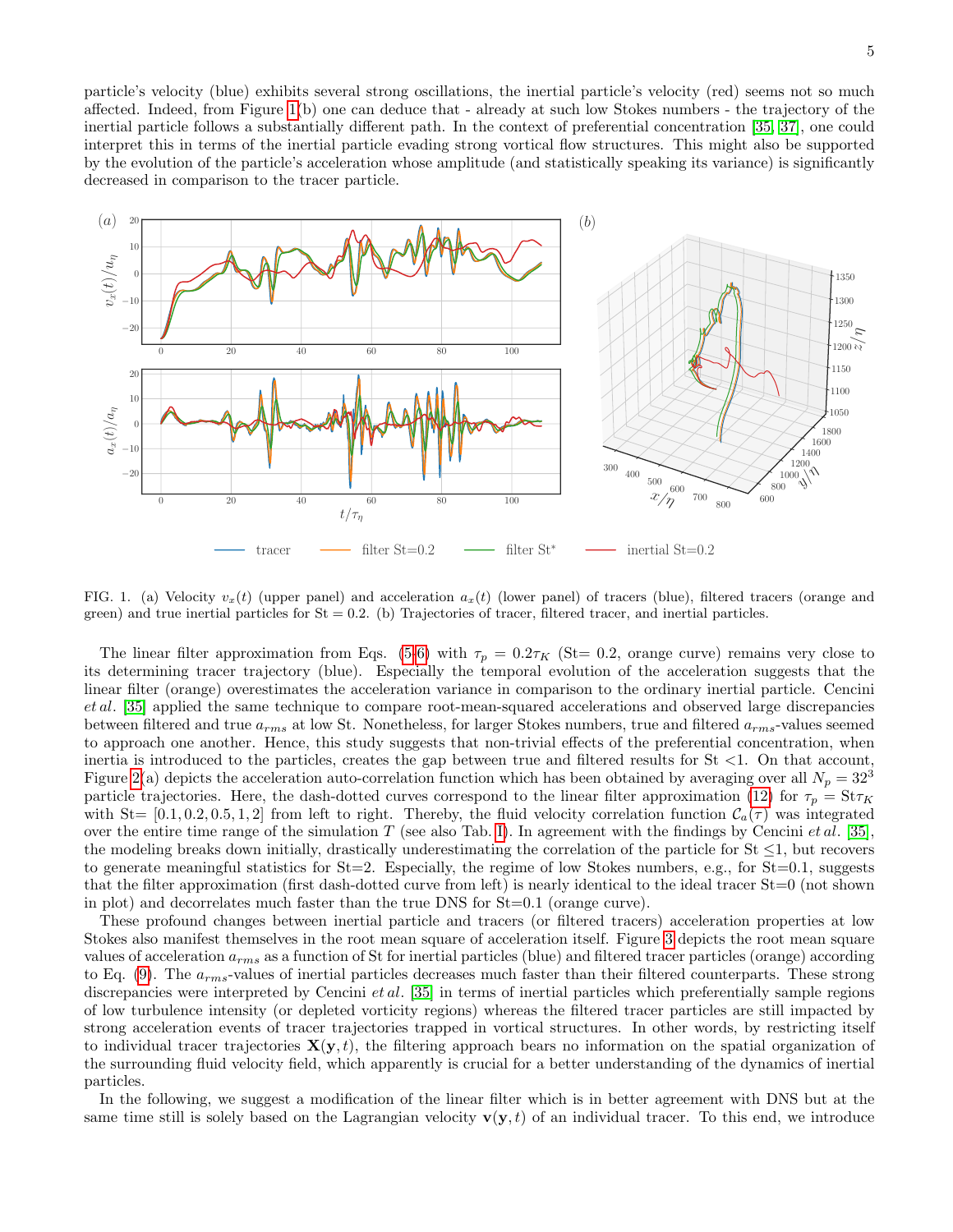

<span id="page-5-1"></span>FIG. 2. (a) Acceleration auto-correlation from DNS for ideal tracer (blue) and inertial particles with Stokes numbers St  $=$ 0.1, 0.2, 0.5, 1., 2. The dash-dotted lines correspond to the linear filter approximation [\(5-](#page-2-2)[6\)](#page-2-1) with  $\tau_p = \text{St } \tau_K$  and underestimate the correlations at small St in comparison to their DNS counterparts. The linear filter approximation approaches the DNS acceleration correlation function for larger St = 2. (b) Same as in (a) but for a filter with an effective Stokes number St<sup>\*</sup> =  $\tau_p^*/\tau_K$ which has been determined from the zero crossing of the acceleration correlation from DNS (dash-dotted curves and DNS curves now possess the same zero crossing). The agreement between DNS and filtered curves is more accurate than in (a) for small St.

an effective particle response time  $\tau_p^*$  in the linear filter approximation [\(6\)](#page-2-1) which does not necessarily obey the usual relation  $\tau_p = \text{St} \tau_K$  but henceforward is considered as a free model parameter. In the spirit of recent stochastic models for Lagrangian tracers [\[21\]](#page-12-17), which identified the zero crossing of the acceleration correlation as a crucial ingredient for model calibration, we proceed in a similar way: First, we determine the zero crossing  $\tau_0(\text{St})$  of the acceleration auto-correlation functions from DNS in Figure [2.](#page-5-1) Subsequently, with the help of a suitable roots-finding algorithm, we determine the effective particle response time  $\tau_p^*(\text{St})$  in Eq. [\(12\)](#page-3-2) in such a way that  $\mathcal{C}_{a_p}(\tau_0(\text{St})) = 0$ .

Figure [2\(](#page-5-1)b) depicts the acceleration auto-correlation functions (dash-dotted curves) after this calibration. Hence, by virtue of an effective particle response time  $\tau_p^*$  based on matching zero crossing of the acceleration correlation functions, a better agreement with DNS has been achieved, particularly for low Stokes numbers. The corresponding filtered trajectories with  $St^* = \tau_p^* / \tau_K$  are also included in Figure [1](#page-4-0) and correspond to the green curves. Due to the increased damping  $(\tau_p^* > \tau_p)$  in the filter,  $\tau_p^*$ -filtered accelerations (green) are closer to their DNS counterparts (red). In conclusion, the introduction of an effective particle response time  $\tau_p^*$  based on the zero crossing of the acceleration correlation function reinstates the effects of preferential sampling of inertial particles to some extend. This notion will be further assessed in the following section by example of stochastic models for inertial particle statistics.

# <span id="page-5-0"></span>III. PROCESS FOR INERTIAL PARTICLES SUBJECT TO GAUSSIAN INFINITELY DIFFERENTIABLE FLUID VELOCITY

This section is devoted to a generalization of a recently developed model for the Lagrangian velocity [\[21\]](#page-12-17) which will be extended to take into account finite particle inertia. The simplest model for the Lagrangian velocity  $v(t)$  consists of an Ornstein-Uhlenbeck process which obeys the following Langevin equation

$$
dv(t) = -\frac{1}{T}v(t)dt + \sqrt{\frac{2\sigma^2}{T}}dW(t) ,
$$
\n(13)

where  $dW(t)$  denote the increments of a Wiener process  $W(t)$  with zero mean and variance dt, and  $\sigma^2$  denotes the variance of the process  $\langle v^2 \rangle$ . Furthermore, T is a large turbulence time scale. In this framework, velocity is nondifferentiable and thus acceleration only has a meaning in a distributional sense, which is at odds with experimental and numerical observations. This model has been extended by Sawford [\[19\]](#page-12-15) in order to allow for the differentiability of the velocity, however, the acceleration of the process remains non-differentiable itself. Therefore, a multilayered Ornstein-Uhlenbeck process has been proposed where the velocity itself is infinitely differentiable when the number of layers tends to infinity [\[21\]](#page-12-17). In making use of the linear filter approximation discussed in the previous section, the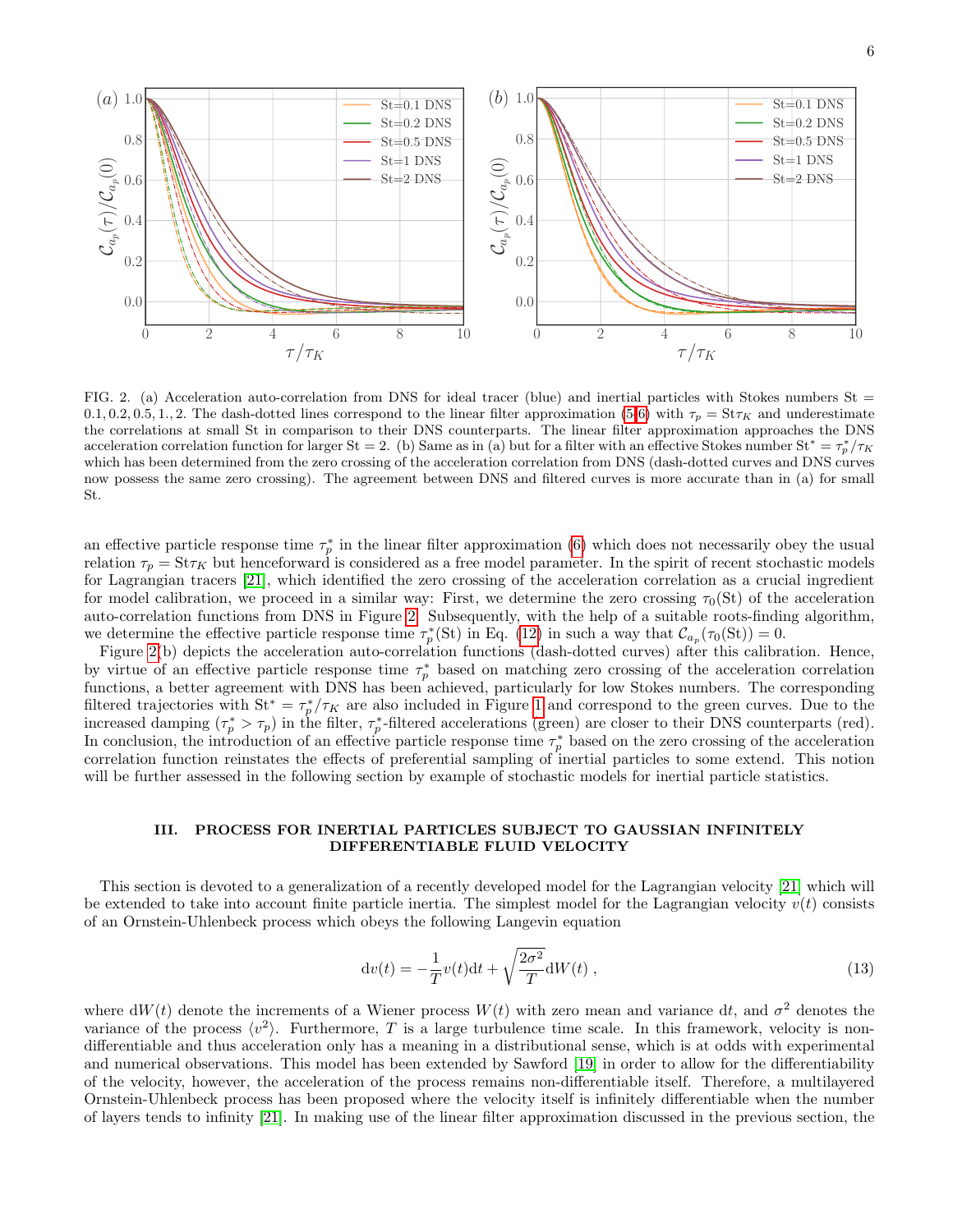

<span id="page-6-0"></span>FIG. 3. Root mean square values of acceleration  $a_{rms}$  as a function of the Stokes number for inertial particles in DNS (blue) and filtered tracer particles (orange) according to Eq.  $(6)$ . The  $a_{rms}$ -values from DNS exhibit a rapid decrease for small but finite St whereas the linear filter approximation decays much slower.

latter model can readily be extended in order to allow for the effects of finite particle inertia. Following the approach of [\[21\]](#page-12-17), we consider the system of coupled stochastic differential equations

$$
\dot{v}_p = \frac{1}{\tau_p^*} \left( v - v_p \right) , \qquad (14)
$$

<span id="page-6-3"></span><span id="page-6-2"></span>
$$
\dot{v} = -\frac{1}{T}v + f_{\tau_{\eta}}\,,\tag{15}
$$

where  $\tau_p^*$  denotes the particle response time of the model and  $\tau_\eta$  is a small-scale turbulence time scale of the order of the Kolmogorov dissipative time scale  $\tau_K$  defined in the caption of table [I.](#page-3-1) The forcing term  $f_{\tau_\eta}$  is a zero-average Gaussian random force, which is fully determined by its covariance in the statistically stationary regime. Following the procedure outlined in [\[21\]](#page-12-17), the covariance in both, physical and spectral space, reads

$$
\mathcal{C}_{f_{\tau_{\eta}}}(\tau) \equiv \langle f_{\tau_{\eta}}(t) f_{\tau_{\eta}}(t+\tau) \rangle = \frac{\sigma^2 e^{-\tau_{\eta}^2/T^2}}{\sqrt{\pi} T \tau_{\eta} \operatorname{erfc}(\tau_{\eta}/T)} e^{-\frac{\tau^2}{4\tau_{\eta}^2}} = \frac{2\sigma^2 e^{-\tau_{\eta}^2/T^2}}{T \operatorname{erfc}(\tau_{\eta}/T)} \int \mathrm{d}\omega \ e^{2i\pi \omega \tau} e^{-4\pi^2 \tau_{\eta}^2 \omega^2} \,, \tag{16}
$$

where we have introduced  $erfc(x) = 1 - erf(x)$  as the complementary of the error function  $erf(x)$ . As we can see from the structure of its covariance [\(16\)](#page-6-1), the Gaussian forcing term  $f_{\tau_n}$  is correlated over the dissipative time scale  $\tau_n$ , the correlation function being itself a Gaussian function. Moreover, this covariance structure shows that the random process  $f_{\tau_n}(t)$  is infinitely differentiable, which is a direct consequence of the smoothness of its Gaussian shape. As developed in Ref. [\[21\]](#page-12-17), the remaining parameter  $\sigma^2$  entering Eq. [16](#page-6-1) corresponds to the variance of the Lagrangian velocity  $v$ , that is the variance of the solution of Eq.  $(15)$  in the statistically steady range

<span id="page-6-1"></span>
$$
\sigma^2 = \langle v^2 \rangle. \tag{17}
$$

At this stage, causality of the forcing term  $f_{\tau_{\eta}}$  is not obvious, and cannot be deduced from the covariance  $C_{f_{\tau_{\eta}}}(\tau)$  (Eq. [16\)](#page-6-1). It is indeed shown in Ref. [\[21\]](#page-12-17) that this forcing term can be obtained as an infinite sequence of causal equations, i.e., an infinite number of embedded Ornstein-Uhlenbeck processes, making the asymptotic process  $f_{\tau_{\eta}}$  itself causal. Finally, the covariance function of the particle velocity  $v_p$ , defined as successive linear operations (Eqs. [14](#page-6-3) and [15\)](#page-6-2) on the forcing term  $f_{\tau_{\eta}}$ , can be obtained as

$$
\mathcal{C}_{v_p}(\tau) \equiv \langle v_p(t)v_p(t+\tau) \rangle = \frac{2\sigma^2 e^{-\tau_\eta^2/T^2}}{T \operatorname{erfc}(\tau_\eta/T)} \int \mathrm{d}\omega \ e^{2i\pi\omega\tau} \frac{1}{1 + 4\pi^2 (\tau_p^*)^2 \omega^2} \frac{T^2}{1 + 4\pi^2 T^2 \omega^2} e^{-4\pi^2 \tau_\eta^2 \omega^2} , \tag{18}
$$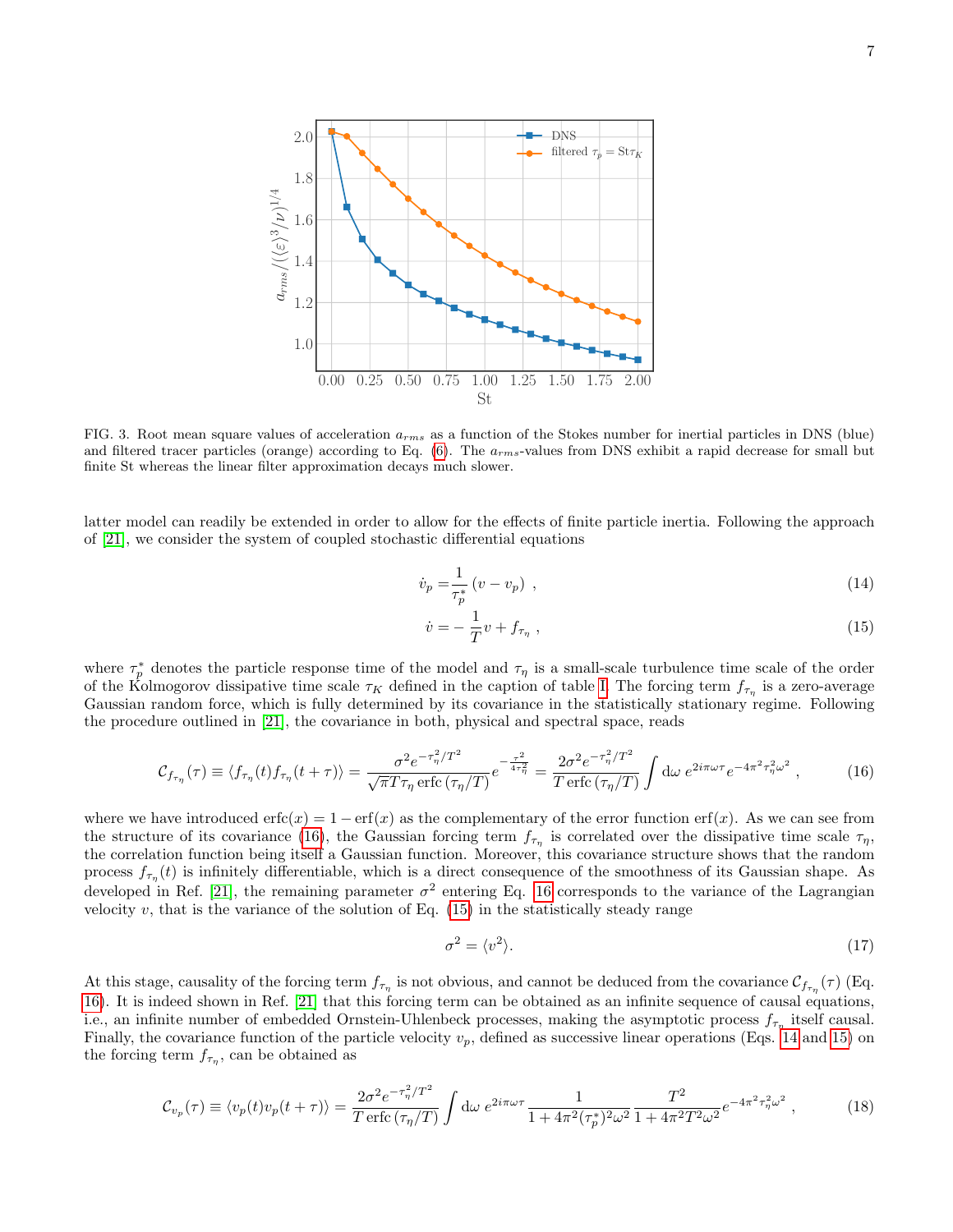which can be calculated explicitly in physical space according to

$$
\mathcal{C}_{v_p}(\tau) = \frac{\sigma^2 T}{2(T^2 - (\tau_p^*)^2) \operatorname{erfc}(\tau_\eta/T)} \left\{ T e^{-|\tau|/T} \left[ \operatorname{erfc}\left(\frac{\tau_\eta}{T} - \frac{|\tau|}{2\tau_\eta}\right) + e^{2|\tau|/T} \operatorname{erfc}\left(\frac{|\tau|}{2\tau_\eta} + \frac{\tau_\eta}{T}\right) \right] \right\}
$$

$$
- \tau_p^* e^{-|\tau|/\tau_p^*} e^{\frac{\tau_\eta^2}{(\tau_p^*)^2} - \frac{\tau_\eta^2}{T^2}} \left[ \operatorname{erfc}\left(\frac{\tau_\eta}{\tau_p^*} - \frac{|\tau|}{2\tau_\eta}\right) + e^{2|\tau|/\tau_p^*} \operatorname{erfc}\left(\frac{|\tau|}{2\tau_\eta} + \frac{\tau_\eta}{\tau_p^*}\right) \right] \right\}. \tag{19}
$$

Herein, the dependence of the variance of the particle velocity on  $\tau_p^*$  can be determined. Setting  $\tau = 0$  in equation [\(19\)](#page-7-0) yields

<span id="page-7-1"></span>
$$
\sigma_{v_p}^2 = \frac{\sigma^2 T^2}{T^2 - (\tau_p^*)^2} \left[ 1 - \frac{\tau_p^*}{T} e^{\frac{\tau_\eta^2}{(\tau_p^*)^2} - \frac{\tau_\eta^2}{T^2}} \frac{\text{erfc}\left(\frac{\tau_\eta}{\tau_p^*}\right)}{\text{erfc}\left(\frac{\tau_\eta}{T}\right)} \right].\tag{20}
$$

Hence, in the limit  $\tau_p^* \to 0$ , the variance of the Lagrangian model,  $\lim_{\tau_p^* \to 0} \sigma_{v_p}^2 = \sigma^2$ , is recovered [\[21\]](#page-12-17). Furthermore, the prediction of the "single-layered" Tchen-Hinze theory [\(4\)](#page-1-1) can be recovered by discarding the angular brackets in Eq. [\(20\)](#page-7-1).

The acceleration correlation function can be calculated from Eq. [\(19\)](#page-7-0) according to

<span id="page-7-3"></span><span id="page-7-0"></span>
$$
\mathcal{C}_{a_p}(\tau) = -\frac{\mathrm{d}^2 \mathcal{C}_{v_p}(\tau)}{\mathrm{d}\tau^2},\tag{21}
$$

which yields

$$
\mathcal{C}_{a_p}(\tau) = \frac{\sigma^2 T}{2(T^2 - (\tau_p^*)^2) \operatorname{erfc}(\tau_\eta/T)} \left\{ \frac{1}{T} e^{-|\tau|/T} \left[ \frac{2T}{\sqrt{\pi} \tau_\eta} e^{-\left(\frac{\tau_\eta}{T} - \frac{|\tau|}{2\tau_\eta}\right)^2} - \operatorname{erfc}\left(\frac{\tau_\eta}{T} - \frac{|\tau|}{2\tau_\eta}\right) - e^{2|\tau|/T} \operatorname{erfc}\left(\frac{|\tau|}{2\tau_\eta} + \frac{\tau_\eta}{T}\right) \right] \right\}
$$

$$
- \frac{1}{\tau_p^*} e^{-|\tau|/\tau_p^*} e^{\frac{\tau_\eta^2}{(\tau_p^*)^2} - \frac{\tau_\eta^2}{T^2}} \left[ \frac{2\tau_p^*}{\sqrt{\pi} \tau_\eta} e^{-\left(\frac{\tau_\eta}{\tau_p^*} - \frac{|\tau|}{2\tau_\eta}\right)^2} - \operatorname{erfc}\left(\frac{\tau_\eta}{\tau_p^*} - \frac{|\tau|}{2\tau_\eta}\right) - e^{2|\tau|/\tau_p^*} \operatorname{erfc}\left(\frac{|\tau|}{2\tau_\eta} + \frac{\tau_\eta}{\tau_p^*}\right) \right\}.
$$
(22)

The variance of the acceleration can be determined according to

$$
\sigma_{a_p}^2 = \frac{\sigma^2}{T^2 - (\tau_p^*)^2} \left[ \frac{T}{\tau_p^*} \frac{e^{\frac{\tau_\eta^2}{(\tau_p^*)^2}}}{e^{\frac{\tau_\eta^2}{T^2}}} \frac{\text{erfc}\left(\frac{\tau_\eta}{\tau_p^*}\right)}{\text{erfc}\left(\frac{\tau_\eta}{T}\right)} - 1 \right]. \tag{23}
$$

In the limit of  $\tau_p^* \to 0$ , the reduced tracer model discussed in [\[21\]](#page-12-17) is recovered and we get

$$
\lim_{\tau_p^* \to 0} \sigma_{a_p}^2 = \frac{\sigma^2}{T^2} \left[ \frac{T}{\sqrt{\pi} \tau_\eta} \frac{e^{-\frac{\tau_\eta^2}{T^2}}}{\text{erfc}\left(\frac{\tau_\eta}{T}\right)} - 1 \right]. \tag{24}
$$

So far, the proposed model possesses Gaussian properties, i.e., the particle velocity statistics is fully determined by the correlation function [\(19\)](#page-7-0). The inclusion of non-Gaussian properties into the stochastic process can be achieved in the same manner discussed in [\[21\]](#page-12-17) and will be the subject of future work. In the present model, the fluid properties enter through the turnover time T and the small time scale  $\tau_{\eta}$ , which can be parameterized in order to match certain characteristics of Lagrangian tracers. In [\[21\]](#page-12-17), for instance, T and  $\tau<sub>\eta</sub>$  were determined in order to match the integral Lagrangian time scale

<span id="page-7-2"></span>
$$
T_L = \int_0^\infty \mathrm{d}\tau \frac{\mathcal{C}_v(\tau)}{\mathcal{C}_v(0)}\,,\tag{25}
$$

and the zero crossing of the empirically determined acceleration correlation function  $C_a(\tau)$ . In addition to this parameterization, here, we also have to determine the particle response time  $\tau_p^*$ . In the spirit of the effective particle response time of the linear filter approximation discussed in Section [II,](#page-2-0)  $\tau_p^*$  will be determined in order to match the zero crossing of the acceleration correlation function for different Stokes numbers. However, before we explicitly carry out the model calibration, we want to discuss the linear filter approximation in the context of the Batchelor model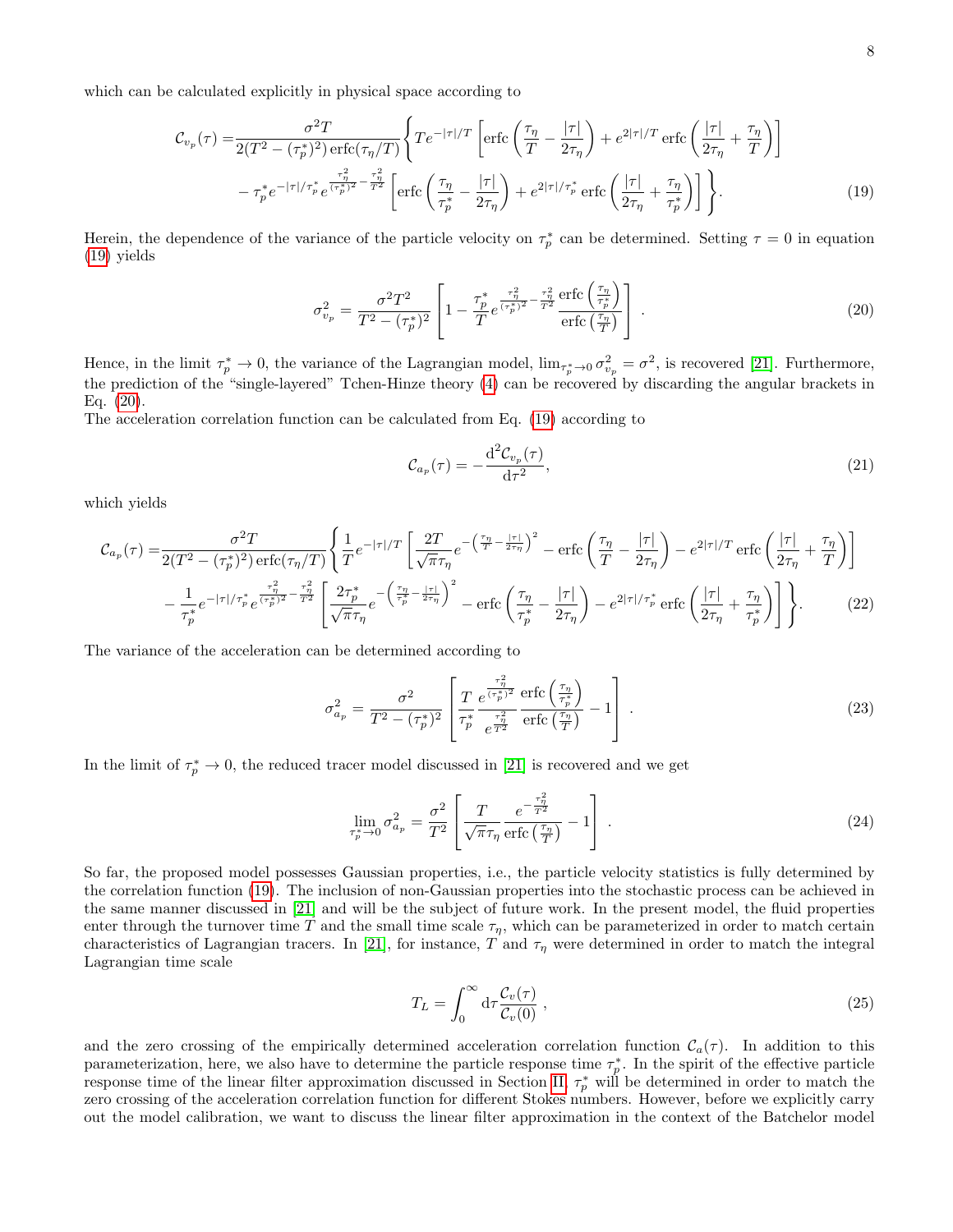9

for Lagrangian tracers in turbulence. The latter modeling technique operates directly at the level of the second order structure function  $S_2(\tau) = 2\sigma^2 - 2C_v(\tau)$  and differentiability of the Lagrangian velocity is ensured by introducing the correct dissipation range behavior at small  $\tau$ . By contrast to the present stochastic model, which was based on a Langevin equation [\(14\)](#page-6-3) at its basic level, the Batchelor model will not be discussed in form of a stochastic process, but rather in the context of the so-called multifractal formalism which operates directly on the structure function level [\[24\]](#page-12-30).

# <span id="page-8-0"></span>IV. INERTIAL PARTICLE STATISTICS FROM BATCHELOR'S MODEL FOR LAGRANGIAN TRACERS

In the seminal work of Batchelor [\[38\]](#page-13-2) an interpolation between dissipation and inertial range was proposed in the Eulerian frame of reference. The interpolation was capable to reproduce the inertial range behavior of the second order structure function  $\langle (\delta_r u) \rangle \sim r^{2/3}$  and, at small r, the dissipation range prediction  $\langle (\delta_r u) \rangle \sim r^2$  by a simple polynomial interpolation [\[39\]](#page-13-3). Similarly, an interpolation for the Lagrangian second order structure function  $\langle (\delta_\tau v)^2 \rangle$ , which covers both inertial  $\langle (\delta_\tau v)^2 \rangle \sim \tau$  and dissipation range  $\tau^2$ , can be deduced [\[22,](#page-12-18) [24,](#page-12-30) [25,](#page-12-19) [40\]](#page-13-4). In its simplest form, the second order Lagrangian structure function reads

<span id="page-8-2"></span>
$$
S_2(\tau) = \left\langle (\delta_\tau v)^2 \right\rangle = 2\sigma^2 \frac{\frac{\tau}{T}}{\left[1 + \left(\frac{\tau}{\tau_\eta}\right)^{-\delta}\right]^{\frac{1}{\delta}}},\tag{26}
$$

where  $\delta$  determines the transition between dissipation and inertial range. Within the multifractal formalism, which proposes a more complete modeling of the differential action of viscosity not only up to second order statistics as it is done here, but also for higher order structure functions, Lagrangian statistics seem to be well reproduced by choosing  $\delta = 4$ . Nevertheless, in what follows, where we completely neglect the implications of intermittent corrections on the width and shape of the so-called intermediate dissipative range, we will restrict ourselves to the case  $\delta = 2$ , as initially chosen by Batchelor to reproduce the behavior of the second order structure function of Eulerian velocity, which leads to an acceptable agreement with DNS data, as it will be shown in the following Section. Furthermore, because the proposed parametrization for  $S_2$  (equation [26](#page-8-2) is understood as a model for scales  $\tau \ll T$ , we need to come up with a proper cutoff at large scales if we intend to use such a form for  $\tau \gg T$ ). Following the proposition of Ref. [\[21\]](#page-12-17), we include in this simple picture an additional exponential decrease over the characteristic large time scale  $T$ , and consider the alternative form

<span id="page-8-4"></span>
$$
S_2(\tau) = 2\sigma^2 \frac{1 - e^{-\frac{\tau}{T}}}{\left[1 + \left(\frac{\tau}{\tau_\eta}\right)^{-\delta}\right]^{\frac{1}{\delta}}},\qquad(27)
$$

which entails a finite Lagrangian integral time scale. For our case, i.e.,  $\delta = 2$ , this time scale can be calculated explicitly

<span id="page-8-3"></span>
$$
T_L = \int_0^\infty d\tau \frac{\mathcal{C}_v(\tau)}{\mathcal{C}_v(0)} = \tau_\eta \left[ 1 - \frac{\pi}{2} Y_1 \left( \frac{\tau_\eta}{T} \right) - \frac{\pi}{2} H_{-1} \left( \frac{\tau_\eta}{T} \right) \right] \,, \tag{28}
$$

where  $Y_n(z)$  denotes the Bessel function of the second kind and  $H_n(z)$  the Struve function, as it is provided by a symbolic calculation software. In this framework, the acceleration correlation function for the tracer particle can be calculated from the second order structure function [\(26\)](#page-8-2) by  $C_a(\tau) = \frac{1}{2}$  $\frac{\mathrm{d}^2 \mathcal{S}_2(\tau)}{\mathrm{d}\tau^2}.$ 

Finite particle inertia can again be included in using the linear filter approximation discussed in Section [II.](#page-2-0) To this end, Eq. [\(10\)](#page-3-0) has to be evaluated from the Lagrangian velocity correlation  $C_v(\tau) = \sigma^2 - \frac{S_2(\tau)}{r^2}$ . We could not obtain a closed expression for the integral and thus have restricted ourselves to a numerical evaluation, which will be further elaborated upon in the next section.

## <span id="page-8-1"></span>V. COMPARISON TO DNS

In this section, we will apply the presented modeling techniques to the DNS discussed in Section [II C.](#page-3-4) In order to connect these approaches to the simulated data, parameters of the DNS must be defined to properly calibrate the models, namely the integral length scale, T, the dissipative scale,  $\tau_{\eta}$ , and the effective particle response time  $\tau_p^*$ .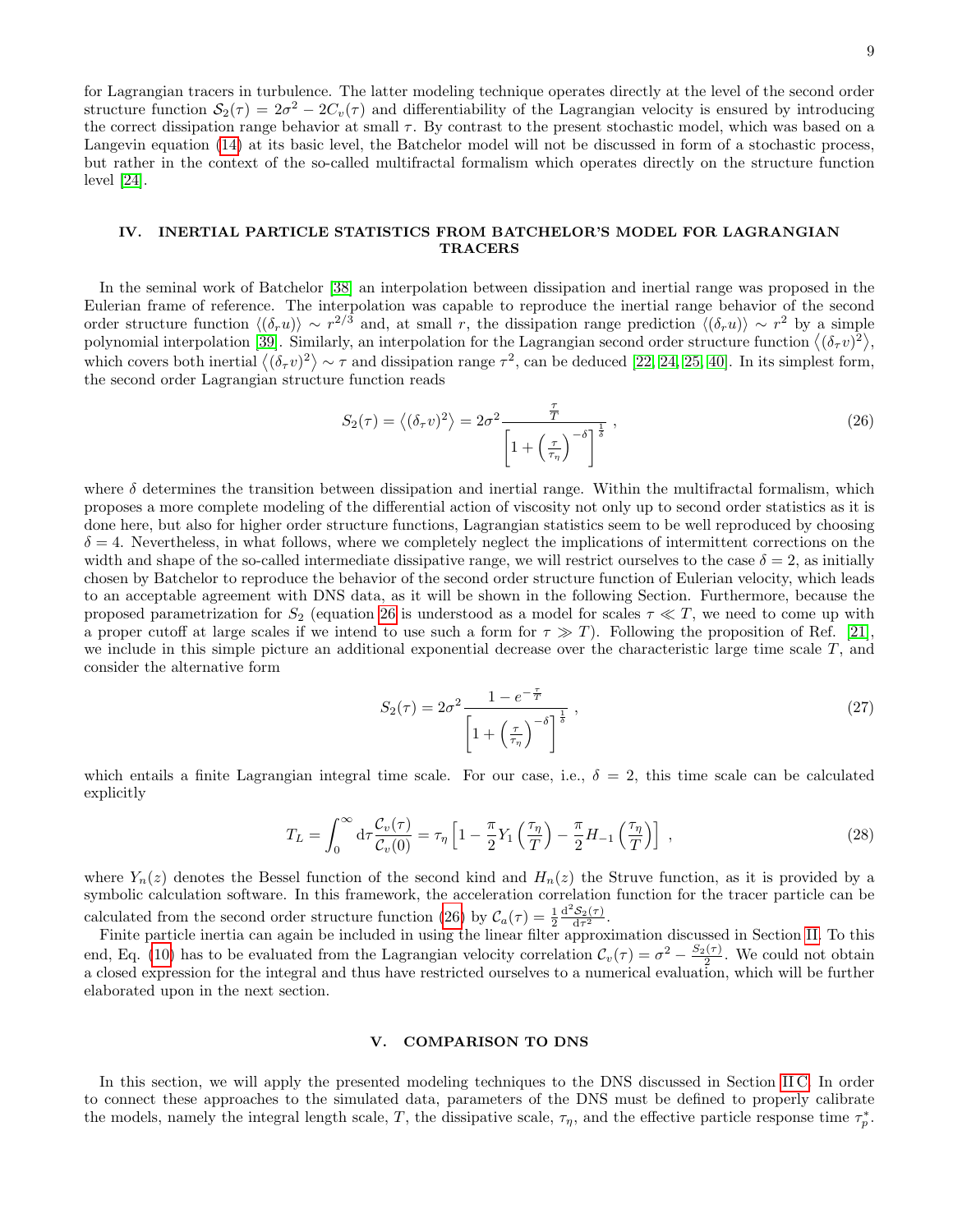



<span id="page-9-0"></span>FIG. 4. Comparison of the second-order structure function to DNS from (a) the stochastic model (dash-dotted lines) and (b) the Batchelor model for 5 different St parameters in between 0 and 1. The structure functions have been shifted vertically by multiplication of  $10^{-n}$  for  $n = 0 - 4$  from top to bottom.

Detailed explanations of the calibration technique can be found in [\[21\]](#page-12-17). In summary, two conditions have to be imposed for the Lagrangian stochastic model ( $\tau_p^* = 0$ ), namely the matching of the Lagrangian time scale of the stochastic model [\(25\)](#page-7-2) to  $T<sub>L</sub>$  of the DNS as well as the matching of the zero crossing of the acceleration correlation function [\(22\)](#page-7-3) to the zero crossing from the DNS data. This calibration suggests the values  $(\tau_{\eta}/\tau_K, T/T_L) = (0.5759, 0.9791)$ . For the Batchelor model, the same calibration has to be carried out, where now the Lagrangian integral time scale is given by Eq. [\(28\)](#page-8-3). Furthermore, by matching the zero crossing, we obtain the values  $(\tau_{\eta}/\tau_K, T/T_L) = (1.7956, 0.9941)$ . It can be noted that  $\tau_{\eta}$  from the Batchelor model is larger than  $\tau_K$  whereas the stochastic model exhibits a  $\tau_{\eta}$  smaller than  $\tau_K$  after calibration.

With the inclusion of St, an additional free parameter of the models is available for calibration, the effective particle response time  $\tau_p^*$ . As discussed, the acceleration correlation function for the stochastic Gaussian process is given by Eq. [\(22\)](#page-7-3), from which  $\tau_p^*$  can be extracted based on the zero crossing of the DNS data for each Stokes number. In a similar fashion, the new model parameter  $\tau_p^*$  is obtained from the linear filtering of the acceleration correlation function of the Batchelor model derived from Eq. [\(27\)](#page-8-4).

Figures [4\(](#page-9-0)a) and 4(b) depict the comparison of second order structure function  $S_2(\tau) = \langle (\delta_\tau v_p)^2 \rangle$  stochastic and Batchelor model, respectively (dash-dotted curves), to DNS for  $St=0-1$  (solid curves). For the tracers,  $St=0$ , the original stochastic model [\[21\]](#page-12-17) and Batchelor model are implemented.

For St  $>0$ , linear filtering of the velocity correlation function for tracer particles agrees well with  $S_2(\tau)$  from DNS for both models. The stochastic approach, Figure [4\(](#page-9-0)a) shows agreement between the model and DNS at small scales and deviates slightly as the time lag  $\tau$  increases. Notably, slight deviations appear in the inertial range and might be attributed to the Gaussianity of the stochastic model, which thus neglects intermittency corrections. The application of the our filtering technique to the statistics of the Batchelor model, Figure [4\(](#page-9-0)b), shows similar tendencies. At small scales the model coincides with the DNS profiles for the given St presented. At  $\tau/\tau_K > 1$ , again a deviation occurs where the model begins to overestimate the structure function of its corresponding DNS curve, the near-dissipative range seems to extend further than the one present in the simulated data. These deviations slightly increase with St. The application of the models to the acceleration correlation function is presented in Figure [5.](#page-10-0) Here, the discrepancy between modeled correlations and those obtained from the simulated data can be observed at all scales. The stochastic modeling of the inertial particle correlations is presented in Figure [5\(](#page-10-0)a) for the considered St range. The model overpredicts correlations in the dissipative range. For increasing Stokes number, linear filtering of the model improves the ability to accurately describe small scale correlations and still the large scale variations between the two curves are minimal, for example for St=0.2. As St increases further, quickly the filtered model and the DNS show increased discrepancies between the profiles, as the decorrelation of the acceleration occurs more rapidly than the model predicts. Filtering of the Batchelor model, Figure [5\(](#page-10-0)b), shows similar tendencies of the results of the stochastic approach, but with even greater variation. The correlation of tracer velocity at  $St=0$  is slightly over-predicted at small scales and slightly under-predicted at large scales. Comparable dissimilarity is observed between the DNS and model at St=0.1. As the Stokes number increases, the linear filter of the model breaks down and the predictions decorrelate slower when compared to the simulated data responses.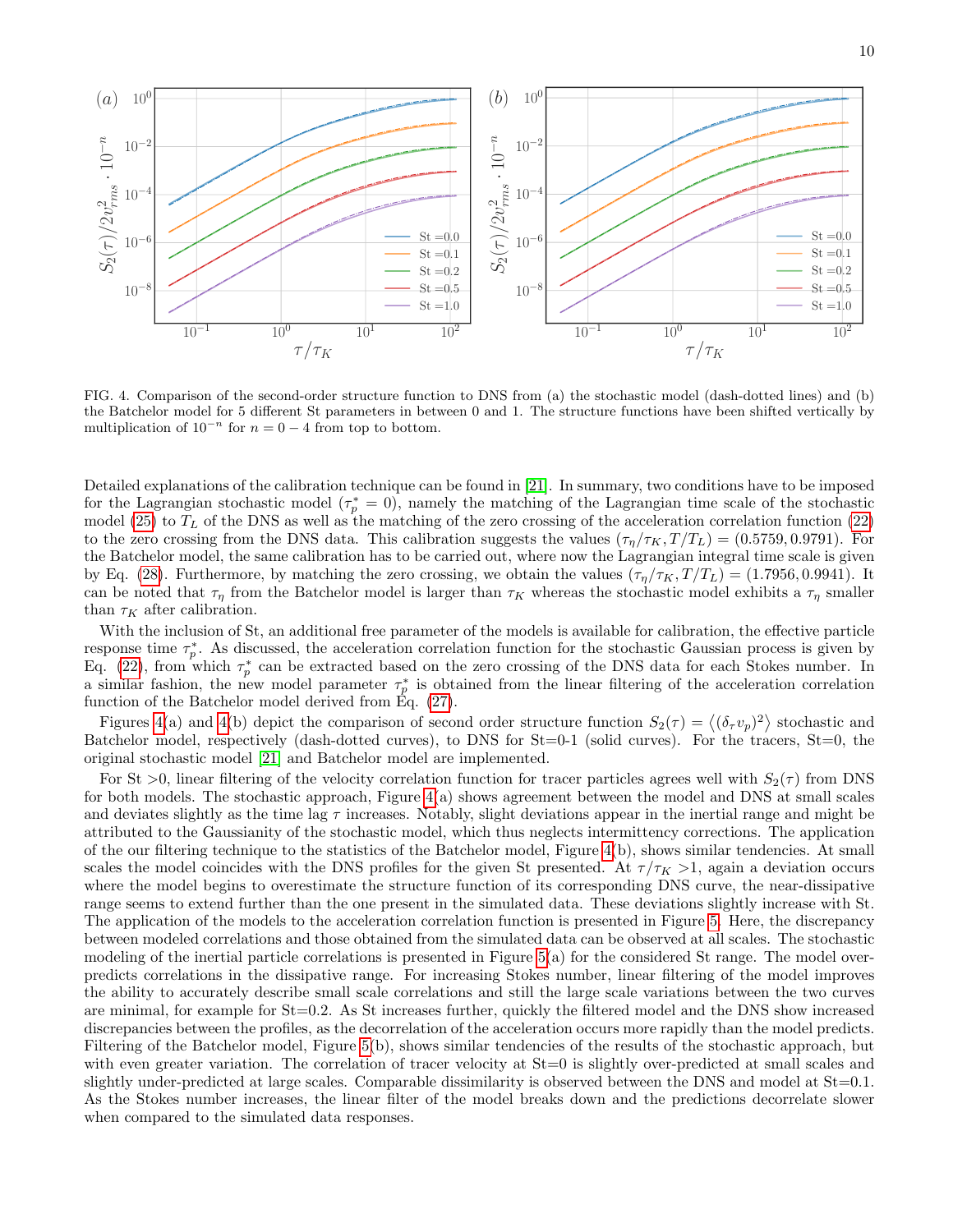

<span id="page-10-0"></span>FIG. 5. Comparison of acceleration auto-correlation function from (a) the stochastic model (dash-dotted lines) and (b) the Batchelor model (dash-dotted lines) to DNS for 5 different St parameters in between 0 and 1.



<span id="page-10-1"></span>FIG. 6. (a) Zero crossing  $\tau_0$  of the acceleration correlation functions from DNS (as partially shown in Figure [2\)](#page-5-1) as a function of St. The inset shows a double-logarithmic representation with the black line indicating  $\tau_0 \sim St^{0.35}$ . (b) Recalibrated particle response time  $\tau_p^*$  expressed as  $St^* = \tau_p^*/\tau_K$  based on the zero crossing  $\tau_0$  (see main text for more details on the calibration process) as a function of St.

Due to the fact that the model calibration for finite St is based on the zero crossing of the acceleration correlation, it is worth studying the St-dependence of this quantity as well. Therefore, Figure [6\(](#page-10-1)a) depicts the zero crossing  $\tau_0$ from DNS as a function of the Stokes number St. For the case of Lagrangian tracers  $St = 0$ , the zero crossing is at around  $2.2\tau_K$  and increases sharply for St > 0. For St  $\approx$  1, a new quantitative behavior sets in, and the zero crossing exhibits a slower increase. Furthermore, the zero crossing becomes rather noisy, therefore, it is not entirely clear whether the zero crossing would saturate at even higher St. The inset of Figure [6\(](#page-10-1)a) shows a double-logarithmic representation of  $\tau_0$ . For St < 1, the zero crossing appears to be a power law, whereas deviations from this power law appear at St ≈ 1. For comparison, the black line shows a power law  $\sim$  St<sup>0.35</sup>. However, at this point, no clear phenomenological description could be provided that would allow for the explanation of such a power law of the zeros of acceleration for inertial particle motion.

Figure [6\(](#page-10-1)b) depicts the calibrated effective Stokes number  $St^* = \frac{\tau_p^*}{\tau_K}$  as a function of the DNS Stokes number St for both the stochastic (red) and the Batchelor model (violet). Interestingly, the curves strongly resemble Figure [6\(](#page-10-1)a) which suggests a nearly linear relation between the zero crossing  $\tau_0$  and the effective (calibrated) particle response time  $\tau_p^*$ . The  $a_{rms}$  values as a function of the Stokes number for all modeling techniques are included in Figure [7](#page-11-1) for direct comparison of the statistic. The filtered acceleration, found directly from Eq. [\(12\)](#page-3-2) (orange), and the stochastic model, based on  $\tau_p$  (green), quickly deviate from the DNS  $a_{rms}$  curve while the two models with the updated  $\tau_p^*$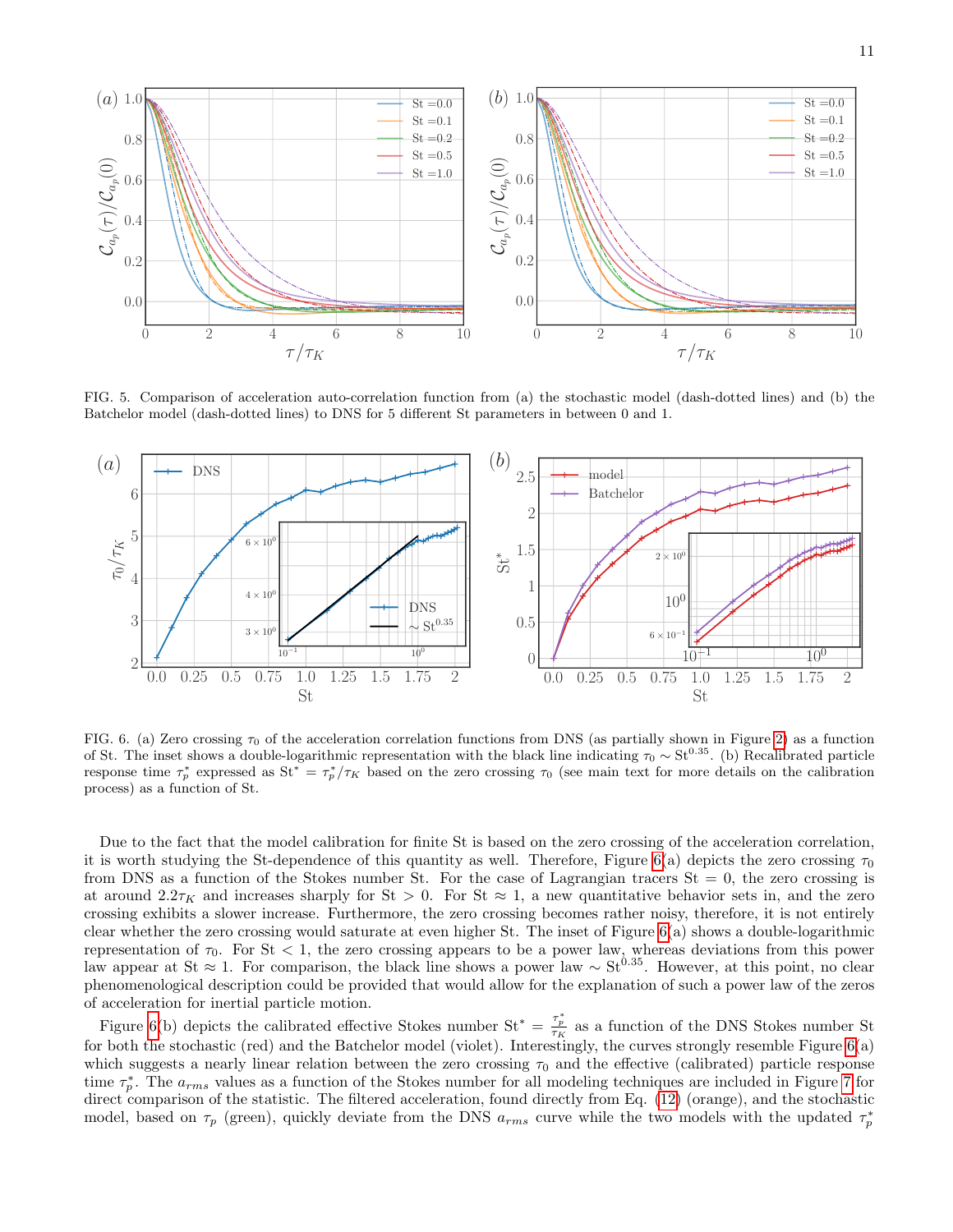

<span id="page-11-1"></span>FIG. 7. (a) Comparison of root mean square values of acceleration for DNS and the different models. (b) Semi-logarithmic representation of (a).

for the stochastic process (red) and Batchelor representation (purple) show improved agreement at all St and good agreement between  $0.2 \leq$  St  $\leq$  1.1. Cencini *et al.* [\[35\]](#page-12-29) present a similar comparison and suggest that the deviation between the profiles at small Stokes numbers is due to preferential concentration captured which is not captured by the linear filter approximation. The inclusion of the effective particle response time  $\tau_p^*$  in our model counteracts this discrepancy, providing accurate representations of acceleration statistics for the presented Stokes numbers.

### <span id="page-11-0"></span>VI. CONCLUSION

We have presented a modeling technique for single inertial particle statistics based on a filtering approach for the Lagrangian fluid velocity. The introduction of an effective particle response time  $\tau_p^*$  in the linear filter is motivated by the strong discrepancies in the dynamics of tracer-like and true inertial particles at low Stokes numbers. In particular, the effective particle response time accounts for the effects of preferential sampling of depleted vorticity regions by inertial particles, which manifests itself, for instance, in a strong decrease of the variance of the particle acceleration as suggested by Figure [7.](#page-11-1) Both the stochastic and the Batchelor model are capable of reproducing this characteristic feature of inertial particles. In contrast to the refinement of the linear filtering approximation proposed by Deutsch and Simonin [\[31,](#page-12-25) [32\]](#page-12-26), here, we do not operate on the level of fluid quantities as "seen" by inertial particles, but rather modify the "response of particles to fluid structures". This has the advantage that the calibration of our model equations is rather simple (i.e., it suffices to determine the empirically observed zero crossing of the acceleration correlation) in comparison to evaluating fluid quantities on the basis of individual inertial particle trajectories. It will be a task for the future, to further investigate the peculiar notion of preferential sampling/preferential concentration by extending the modeling techniques and possibly combine them with generalized vortex models similar to those in Refs. [\[41–](#page-13-5)[44\]](#page-13-6) . Furthermore - as we currently operate at the level of second order statistics - much more could be understood by focusing for instance on the behavior of the flatness of velocity increment which highlights the implication of the existence of intermittent corrections. To include this behavior, we would first need to derive the action of the linear filtering at this higher level of statistics, and then to generalize both the stochastic process as well as the parametrization of Batchelor to include intermittent corrections, as it was done for Lagrangian velocity in Ref. [\[21\]](#page-12-17). Furthermore, the proposed model might be generalized to particle pairs which opens up the way for investigating particle collisions [\[28\]](#page-12-22) on the basis of simple stochastic models or the multifractal formalism.

### ACKNOWLEDGMENTS

J.F. acknowledges funding from the Humboldt Foundation within a Feodor-Lynen fellowship and also benefited from financial support of the Project IDEXLYON of the University of Lyon in the framework of the French program "Programme Investissements d'Avenir" (ANR-16-IDEX-0005). B.V. and R.B.C. are supported by U.S. National Science Foundation grant (NSF-GEO-1756259). R.B.C. is also thankful for the support provided through the Fulbright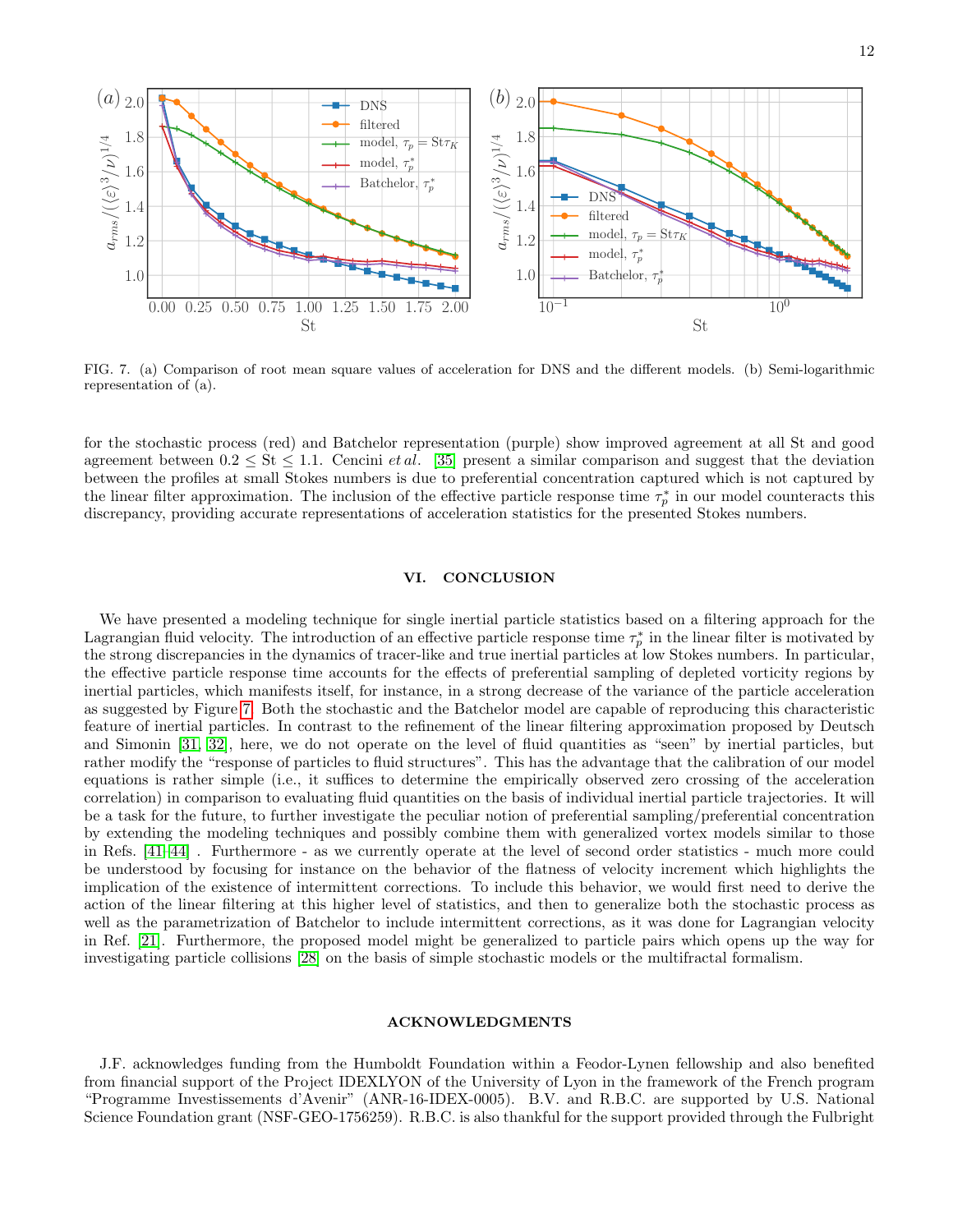- <span id="page-12-0"></span>[1] A. S. Monin and A. M. Yaglom, Statistical Fluid Mechanics: Mechanics of Turbulence (Courier Dover Publications, 2007).
- [2] U. Frisch, Turbulence (Cambridge University Press, 1995).
- <span id="page-12-1"></span>[3] S. B. Pope, *Turbulent Flows* (Cambridge University Press, 2000).
- <span id="page-12-2"></span>[4] F. Toschi and E. Bodenschatz, Lagrangian properties of particles in turbulence, Annu. Rev. Fluid Mech. 41, 375 (2009).
- <span id="page-12-3"></span>[5] N. Machicoane, P. D. Huck, A. Clark, A. Aliseda, R. Volk, and M. Bourgoin, Recent developments in particle tracking diagnostics for turbulence research, in Flowing Matter (Springer, 2019) pp. 177–209.
- <span id="page-12-4"></span>[6] N. M. Qureshi, U. Arrieta, C. Baudet, A. Cartellier, Y. Gagne, and M. Bourgoin, Acceleration statistics of inertial particles in turbulent flow, Eur. Phys. J. B 66, 531 (2008).
- <span id="page-12-5"></span>[7] S. Ayyalasomayajula, A. Gylfason, L. R. Collins, E. Bodenschatz, and Z. Warhaft, Lagrangian measurements of inertial particle accelerations in grid generated wind tunnel turbulence, Phys. Rev. Lett. 97, 144507 (2006).
- <span id="page-12-6"></span>[8] K. D. Squires and J. K. Eaton, Preferential concentration of particles by turbulence, Phys. Fluids 3[, 1169 \(1991\).](https://doi.org/10.1063/1.858045)
- [9] J. K. Eaton and J. R. Fessler, Preferential concentration of particles by turbulence, Int. J. Multiph. Flow 20, 169 (1994).
- [10] R. Monchaux, M. Bourgoin, and A. Cartellier, Analyzing preferential concentration and clustering of inertial particles in turbulence, Int. J. Multiph. Flow 40, 1 (2012).
- <span id="page-12-7"></span>[11] M. Bourgoin and H. Xu, Focus on dynamics of particles in turbulence, New J. Phys. **16**[, 085010 \(2014\).](https://doi.org/10.1088/1367-2630/16/8/085010)
- <span id="page-12-8"></span>[12] M. R. Maxey and J. J. Riley, Equation of motion for a small rigid sphere in a nonuniform flow, [Phys. Fluids](https://doi.org/10.1063/1.864230) 26, 883 (1983).
- <span id="page-12-9"></span>[13] L. Chen, S. Goto, and J. C. Vassilicos, Turbulent clustering of stagnation points and inertial particles, [J. Fluid Mech.](https://doi.org/10.1017/S0022112006009177) 553, [143 \(2006\).](https://doi.org/10.1017/S0022112006009177)
- <span id="page-12-10"></span>[14] K. Gustavsson and B. Mehlig, Statistical models for spatial patterns of heavy particles in turbulence, [Advances in Physics](https://doi.org/10.1080/00018732.2016.1164490) 65[, 1 \(2016\).](https://doi.org/10.1080/00018732.2016.1164490)
- <span id="page-12-11"></span>[15] J. Bec, L. Biferale, G. Boffetta, A. Celani, M. Cencini, A. Lanotte, S. Musacchio, and F. Toschi, Acceleration statistics of heavy particles in turbulence, J. Fluid Mech. **550**, 349 (2006).
- <span id="page-12-12"></span>[16] M. Bourgoin, N. T. Ouellette, H. Xu, J. Berg, and E. Bodenschatz, The role of pair dispersion in turbulent flow, Science 311, 835 (2006).
- <span id="page-12-13"></span>[17] G. I. Taylor, Diffusion by Continuous Movements, [Proc. London Math. Soc.](https://doi.org/10.1112/plms/s2-20.1.196) s2-20, 196 (1922).
- <span id="page-12-14"></span>[18] A. Obukhov, Description of turbulence in terms of lagrangian variables (Elsevier, 1959) pp. 113–116.
- <span id="page-12-15"></span>[19] B. L. Sawford, Reynolds number effects in Lagrangian stochastic models of turbulent dispersion, Phys. Fluids 3, 1577 (1991).
- <span id="page-12-16"></span>[20] J.-F. Pinton and B. L. Sawford, A lagrangian view of turbulent dispersion and mixing, in [Ten Chapters in Turbulence](https://doi.org/10.1017/cbo9781139032810.005), edited by P. A. Davidson, Y. Kaneda, and K. R. Sreenivasan (Cambridge University Press) pp. 132–175.
- <span id="page-12-17"></span>[21] B. Viggiano, J. Friedrich, R. Volk, M. Bourgoin, R. B. Cal, and L. Chevillard, Modelling Lagrangian velocity and acceleration in turbulent flows as infinitely differentiable stochastic processes, [J. Fluid Mech.](https://doi.org/10.1017/jfm.2020.495) 900, A27 (2020).
- <span id="page-12-18"></span>[22] L. Chevillard, S. Roux, E. Lévêque, N. Mordant, J.-F. Pinton, and A. Arnéodo, Lagrangian velocity statistics in turbulent flows: Effects of dissipation, Phys. Rev. Lett. **91**, 214502 (2003).
- [23] L. Biferale, G. Boffetta, A. Celani, B. Devenish, A. Lanotte, and F. Toschi, Multifractal statistics of lagrangian velocity and acceleration in turbulence, Phys. Rev. Lett. 93, 064502 (2004).
- <span id="page-12-30"></span>[24] A. Arnéodo et al., Universal intermittent properties of particle trajectories in highly turbulent flows, Phys. Rev. Lett. 100, 254504 (2008).
- <span id="page-12-19"></span>[25] L. Chevillard, B. Castaing, A. Arneodo, E. Lévêque, J.-F. Pinton, and S. G. Roux, A phenomenological theory of Eulerian and Lagrangian velocity fluctuations in turbulent flows, C R Phys 13, 899 (2012).
- <span id="page-12-20"></span>[26] R. Friedrich, Statistics of lagrangian velocities in turbulent flows, [Phys. Rev. Lett.](https://doi.org/10.1103/PhysRevLett.90.084501) 90, 84501 (2003).
- <span id="page-12-21"></span>[27] R. Gatignol, The faxen formulas for a rigid particle in an unsteady non-uniform Stokes flow, J. Mec. Theor. Appl, 1, 143 (1983).
- <span id="page-12-22"></span>[28] A. Pumir and M. Wilkinson, Collisional Aggregation Due to Turbulence, [Annu. Rev. Condens. Matter Phys.](https://doi.org/10.1146/annurev-conmatphys-031115-011538) 7, 141 (2016).
- <span id="page-12-23"></span>[29] C.-M. Tchen, Mean value and correlation problems connected with the motion of small particles suspended in a turbulent fluid (Springer, 2013).
- <span id="page-12-24"></span>[30] J. Hinze, Turbulence mcgraw-hill, New York 421, 3 (1959).
- <span id="page-12-25"></span>[31] E. Deutsch, Dispersion de particules dans une turbulence homogène isotrope stationnaire calculée par simulation numérique directe des grandes échelles, Ph.D. thesis, Ecully, Ecole centrale de Lyon (1992).
- <span id="page-12-26"></span>[32] E. Deutsch and O. Simonin, Large eddy simulation applied to the modelling of particulate transport coefficients in turbulent two-phase flows, in 8th Symposium on Turbulent Shear Flows, Volume 1, Vol. 1 (1991) pp. 10.1.1–10.1.6.
- <span id="page-12-27"></span>[33] P. Février, Etude numérique des effets de concentration préférentielle et de corrélation spatiale entre vitesses de particules solides en turbulence homogene isotrope stationnaire, Ph.D. thesis, Toulouse, INPT (2000).
- <span id="page-12-28"></span>[34] T. Berk and F. Coletti, Dynamics of small heavy particles in homogeneous turbulence: a lagrangian experimental study, J. Fluid Mech. 917 (2021).
- <span id="page-12-29"></span>[35] M. Cencini, J. Bec, L. Biferale, G. Boffetta, A. Celani, A. S. Lanotte, S. Musacchio, and F. Toschi, Dynamics and statistics of heavy particles in turbulent flows, J. Turbul. , N36 (2006).